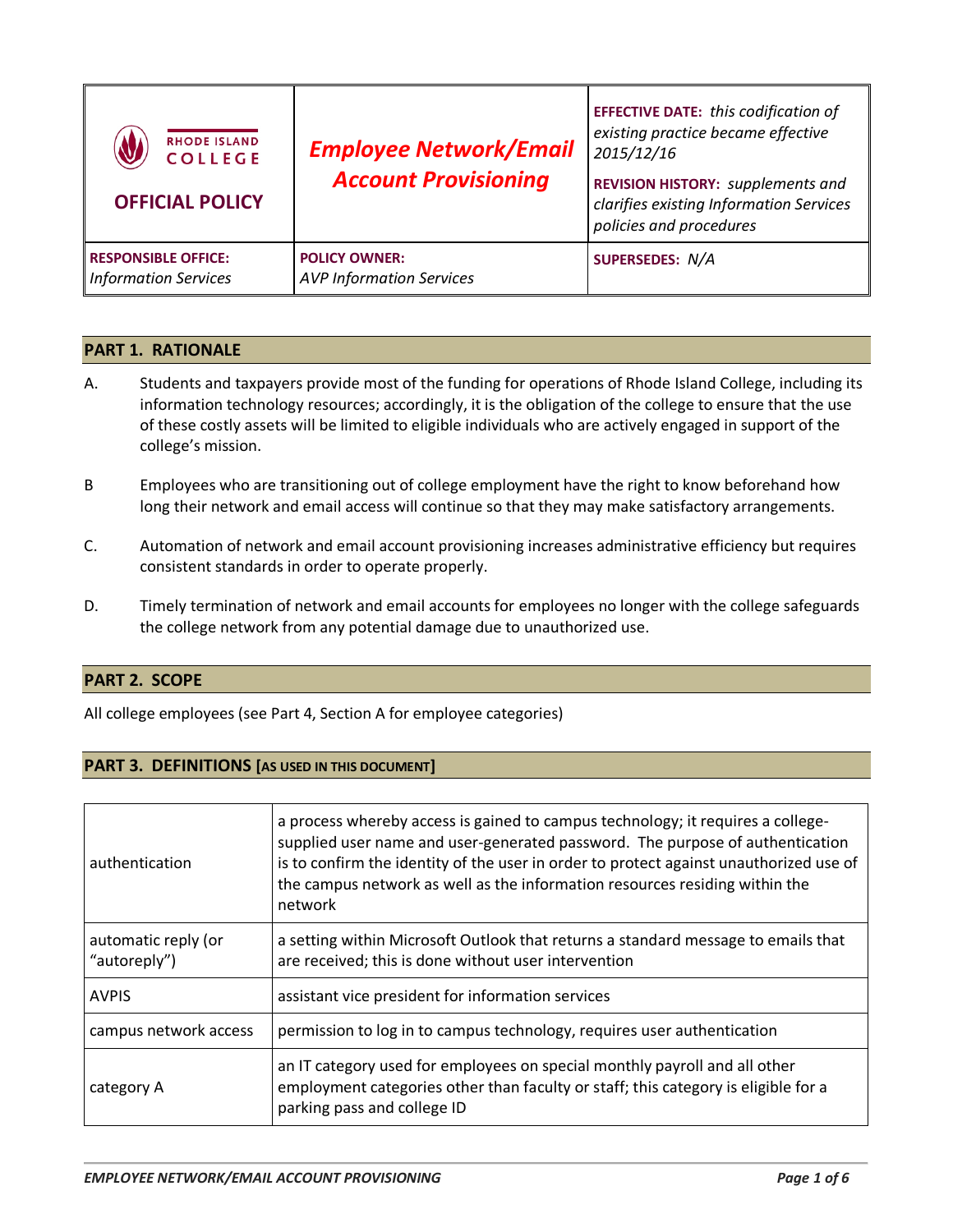| category C                            | an IT category used for employees on special monthly payroll and all other<br>employment categories other than faculty or staff; this category is eligible for a<br>parking pass, college ID, and email                                                                                                                                                                                                                                                                                                                                                                                                                                                                                                                                                                                                                                                                                |  |
|---------------------------------------|----------------------------------------------------------------------------------------------------------------------------------------------------------------------------------------------------------------------------------------------------------------------------------------------------------------------------------------------------------------------------------------------------------------------------------------------------------------------------------------------------------------------------------------------------------------------------------------------------------------------------------------------------------------------------------------------------------------------------------------------------------------------------------------------------------------------------------------------------------------------------------------|--|
| category E                            | an IT category used for employees on special monthly payroll and all other<br>employment categories other than faculty or staff; this category is eligible for a<br>parking pass, college ID, and email                                                                                                                                                                                                                                                                                                                                                                                                                                                                                                                                                                                                                                                                                |  |
| <b>DoH</b>                            | date of hire                                                                                                                                                                                                                                                                                                                                                                                                                                                                                                                                                                                                                                                                                                                                                                                                                                                                           |  |
| DoT                                   | date of termination of employment                                                                                                                                                                                                                                                                                                                                                                                                                                                                                                                                                                                                                                                                                                                                                                                                                                                      |  |
| enterprise resource<br>planning (ERP) | software for the management of large-scale, integrated, organizational business<br>processes -- typically a suite of integrated applications-that an organization can<br>use to collect, store, manage, and interpret data from many activities. At an<br>institution of higher education, these processes may include human resource<br>management, student records, budgeting, financial reporting, online payment<br>processing, automated billing systems, purchasing, facilities management, project<br>management, scheduling, and other such functions. The applications that make up<br>the system share data across the various departments that provide the data. ERP<br>facilitates information flow within an organization, and can also manage<br>connections to outside constituencies. In 1999, Rhode Island College inaugurated<br>use of PeopleSoft for this purpose. |  |
| faculty                               | an employment status that includes the following position categories: tenure<br>track/continuing, limited term, adjuncts <sup>1</sup> , and temporary appointments                                                                                                                                                                                                                                                                                                                                                                                                                                                                                                                                                                                                                                                                                                                     |  |
| IT                                    | information technology                                                                                                                                                                                                                                                                                                                                                                                                                                                                                                                                                                                                                                                                                                                                                                                                                                                                 |  |
| learning management<br>system (LMS)   | a software application for the development, administration, documentation,<br>tracking, reporting, and delivery of electronic educational technology. In 2009, RIC<br>began implementation of the Blackboard LMS.                                                                                                                                                                                                                                                                                                                                                                                                                                                                                                                                                                                                                                                                      |  |
| shares                                | a network folder or other repository for electronic information that can be accessed<br>by an employee, but that is not under the control or administration of that<br>employee                                                                                                                                                                                                                                                                                                                                                                                                                                                                                                                                                                                                                                                                                                        |  |
| special monthly payroll               | an employment status that provides compensation only for services provided on a<br>temporary, non-continuing basis                                                                                                                                                                                                                                                                                                                                                                                                                                                                                                                                                                                                                                                                                                                                                                     |  |
| staff                                 | an employment status that includes the following categories: non-classified<br>professional staff (both union and non-union), classified employees, and employees<br>paid from third-party funds (e.g., RIC Foundation)                                                                                                                                                                                                                                                                                                                                                                                                                                                                                                                                                                                                                                                                |  |
| termination                           | employee separation of service from the college, regardless of cause - could<br>include retirement, transfer, resignation, end of limited period of appointment, or<br>other circumstances                                                                                                                                                                                                                                                                                                                                                                                                                                                                                                                                                                                                                                                                                             |  |

 $\overline{a}$ 

<span id="page-1-0"></span><sup>&</sup>lt;sup>1</sup> For the purpose of this policy, adjunct faculty include all adjuncts who are represented by the RIC Adjunct Faculty Union, as well as those outside the bargaining unit who are employed in a teaching assignment in any given semester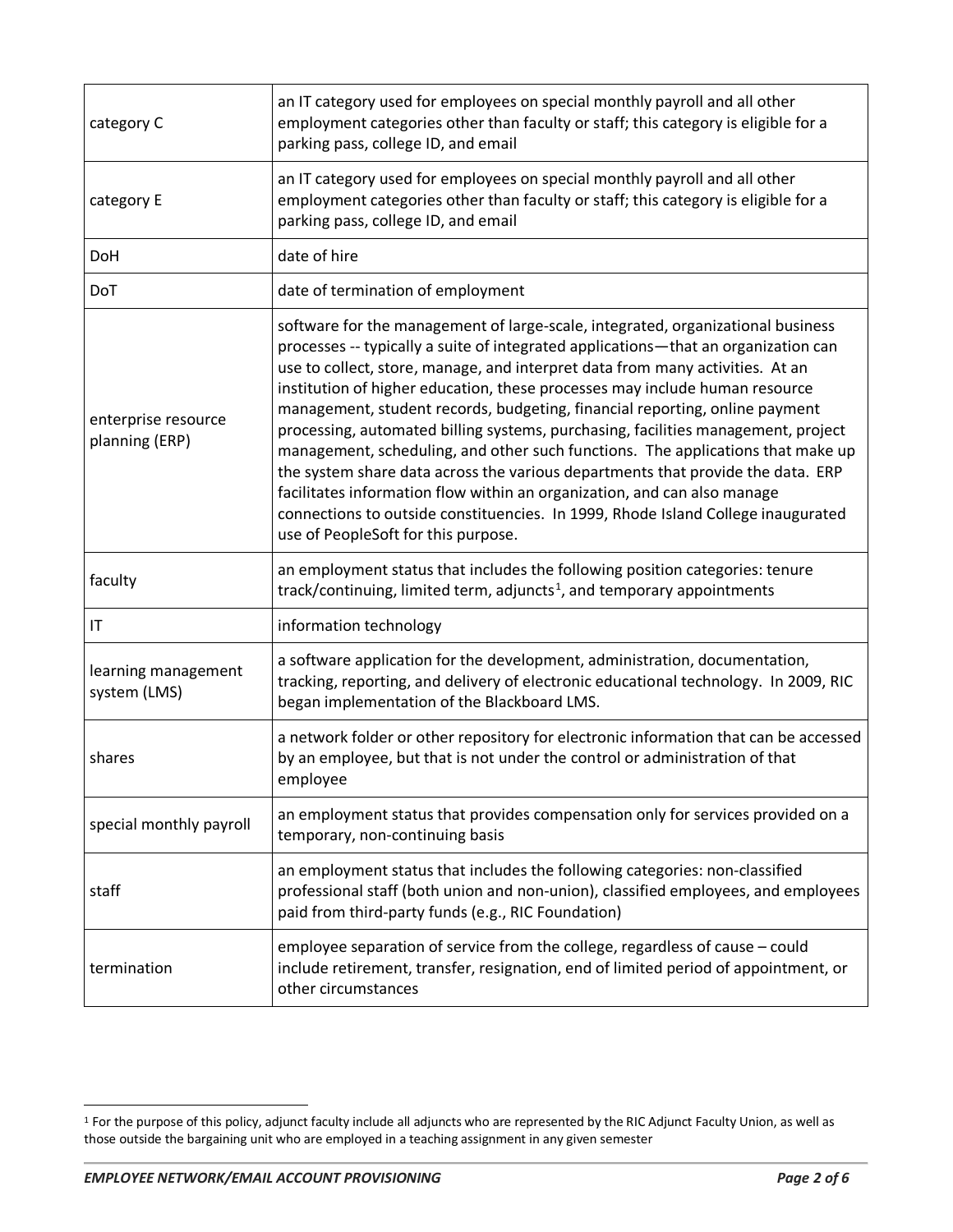#### **PART 4. STATEMENT OF POLICY**

- A. The following standards shall apply for the provisioning and termination of all employee network and email accounts:
	- 1. Faculty:
		- a. Status: employed or on leave<sup>[2](#page-2-0)</sup>
			- i. ERP and LMS access will be provided based on role and will begin with DoH
			- ii. Email account will be provided upon DoH
			- iii. Campus network access will be provided upon DoH
		- b. Status: resigned
			- i. ERP and LMS access will be terminated seven (7) days after DoT
			- ii. Email account will be terminated seven (7) days after DoT; this will be followed by eight (8) months of autoreply
			- iii. Campus network access will be terminated one (1) day after DoT
		- c. Status: retired
			- i. ERP and LMS access will be terminated one (1) year after DoT
			- ii. Email account will be terminated one (1) year after DoT
			- iii. Campus network access will be terminated one (1) day after DoT
		- d. Status: emeritus
			- i. ERP and LMS access will be available based on role
			- ii. Email account will be available in accordance with the college's practice on [emeritus appointments](http://www.ric.edu/oirp/pdf/Emeritus%20Appointments%20-%20Practice.pdf)
			- iii. No campus network access will be provided
	- 2. Staff:

 $\overline{a}$ 

- a. Status: employed or on leave
	- i. ERP and LMS access will be provided based on role and will begin with DoH
	- ii. Email account will be provided upon DoH
	- iii. Campus network access will be provided upon DoH
- b. Status: resigned

<span id="page-2-0"></span><sup>&</sup>lt;sup>2</sup> For the purpose of Part 4, section A.1.a of this policy, the term "on leave" includes all adjunct faculty, even those not teaching in any given semester, not to exceed two semesters from their most recent teaching assignment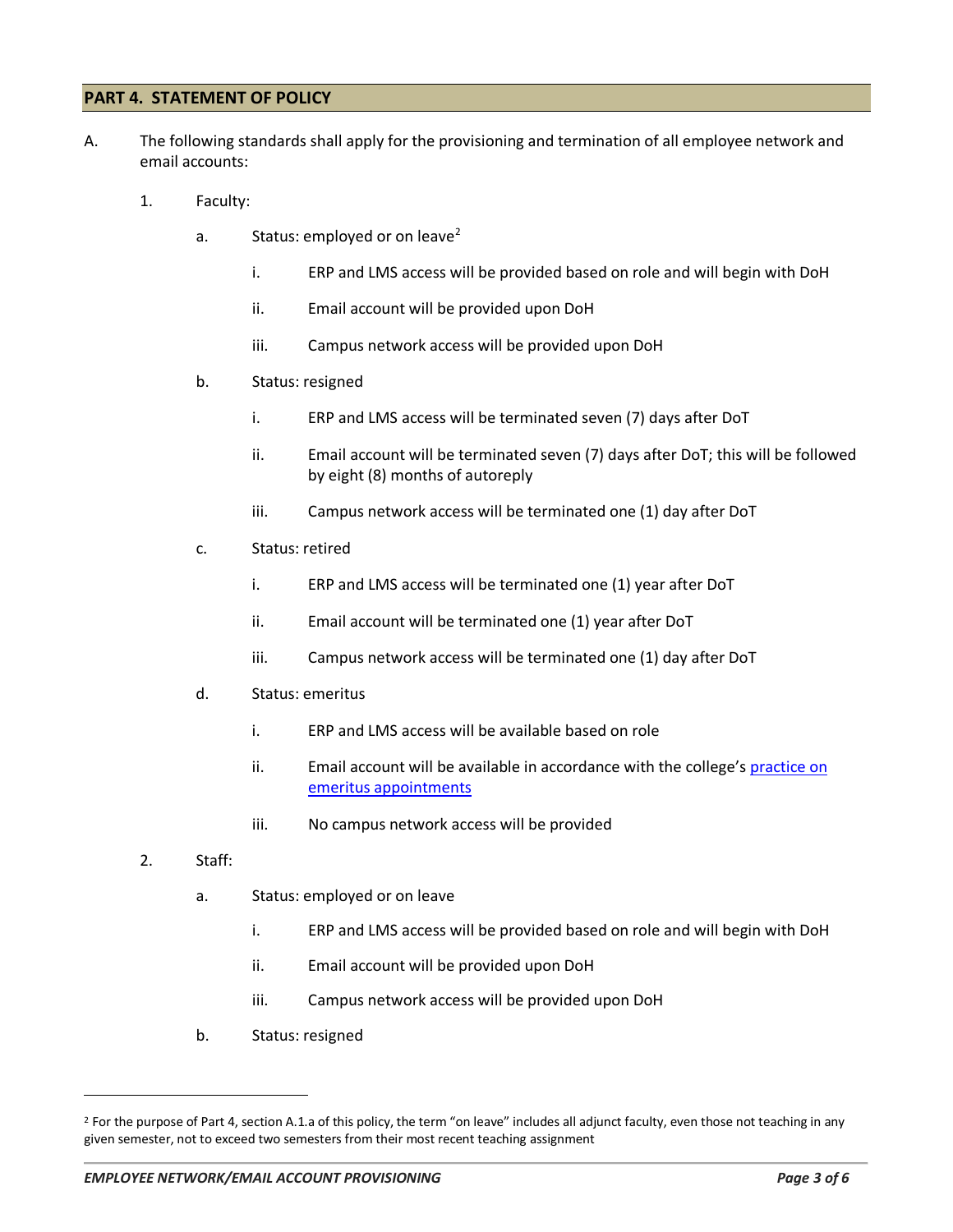- i. ERP and LMS access will be terminated seven (7) days after DoT
- ii. Email account will be terminated seven (7) days following DoT; this will be followed by two (2) months of autoreply
- iii. Campus network access will be terminated one (1) day following DoT
- c. Status: retired
	- i. ERP and LMS access will be terminated seven (7) days after DoT
	- ii. Email account will be terminated one (1) year following DoT
	- iii. Campus network access will be terminated one (1) day following DoT
- d. Status: emeritus
	- i. ERP and LMS access will be available based on role
	- ii. Email account will be available in accordance with the college's practice on emeritus appointments
	- iii. No campus network access will be provided
- 3. Special monthly payroll and IT job categories A, C, and E:
	- a. Status: contract in force and IT category "A"
		- i. ERP and LMS access will be provided based on role and will begin with DoH
		- ii. Not eligible for email account
		- iii. Campus network access will be provided upon DoH
	- b. Status: contract in force and IT category "E" or "C"
		- i. ERP and LMS access will be provided based on role and will begin with DoH
		- ii. Email account will be provided upon DoH
		- iii. Campus network access will be provided upon DoH
	- c. Status: Contract expired
		- i. ERP and LMS access will be terminated one day after DoT
		- ii. Email account will be terminated one (1) day following DoT; this will be followed by two (2) months of autoreply
		- iii. Campus network access will be terminated one (1) day following DoT
- B. Other provisions
	- 1. As the provision and termination of employee network and email accounts is an automated process, no exceptions to the provisions of Part 4 of this policy are allowed.
	- 2. Notification concerning any immediate termination or unexpected death must be relayed directly to the AVPIS for the initiation of an early account termination process.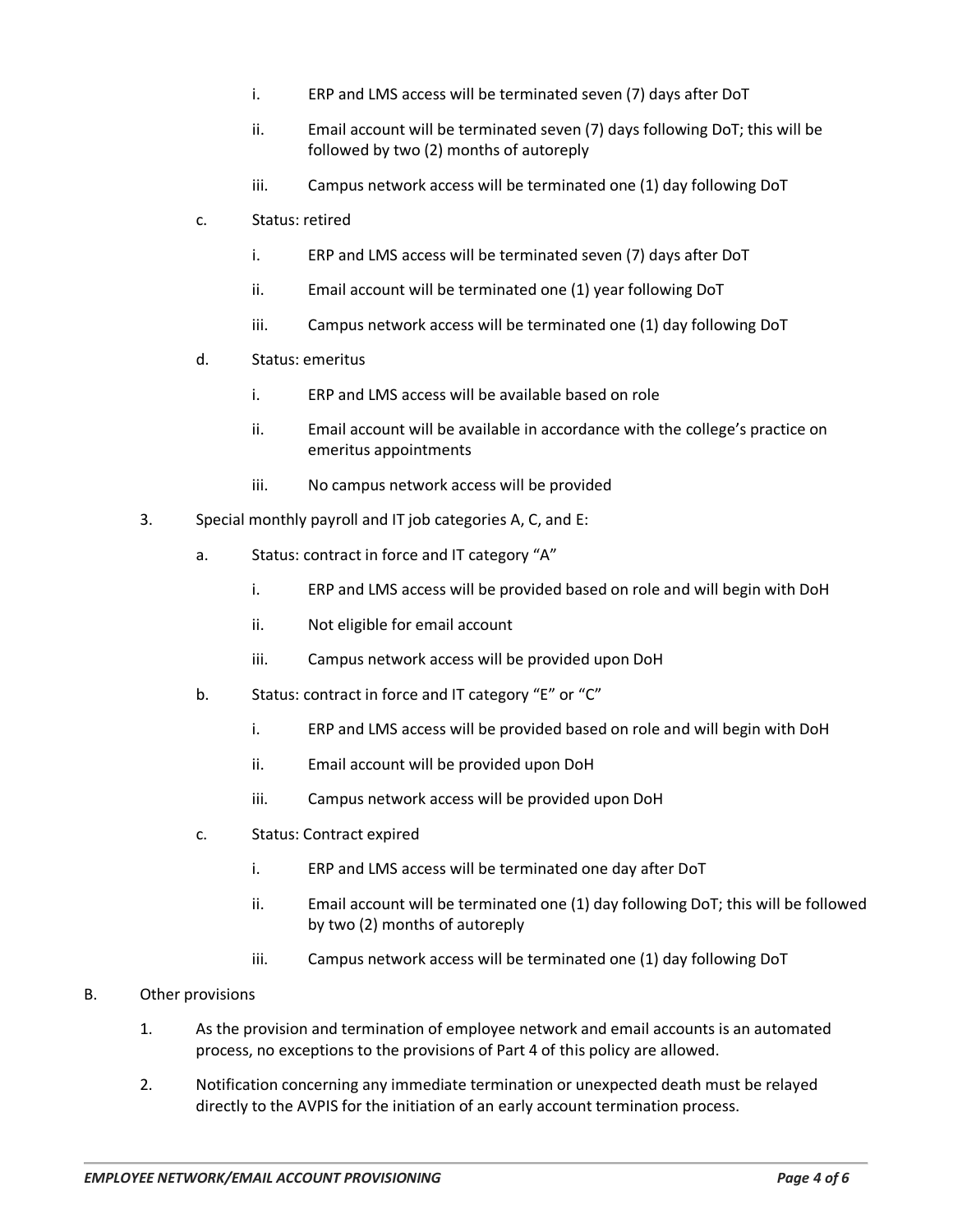- 3. All electronic documents stored on shares will become immediately inaccessible to all terminated employees; an employee requiring access to shared storage after departure should request documents and/or access through the Office of Human Resources.
- 4. Autoreply text will be standardized for all terminations; for special circumstances, autoreply text will be coordinated through the AVPIS.

#### **PART 5. PROCEDURES**

#### N/A

#### **PART 6. GUIDELINES**

#### N/A

#### **PART 7. RESPONSIBILITIES**

| <b>Responsible Official</b>            | <b>List of Responsibilities</b>                                       |
|----------------------------------------|-----------------------------------------------------------------------|
| <b>AVPIS</b>                           | Administration and oversight of applicable provisions of this process |
| Director, Office of Human<br>Resources | Administration and oversight of applicable provisions of this process |

#### **PART 8. CONTACTS**

| <b>Subject</b>                               | <b>Office or Position</b>             | <b>Telephone Number</b> | Email                |
|----------------------------------------------|---------------------------------------|-------------------------|----------------------|
| policy clarification and other<br>assistance | <b>Office of Human Resources</b>      | $(401)$ 456-8216        | Employment@ric.edu   |
| policy clarification and other<br>assistance | <b>Office of Information Services</b> | (401) 456-8825          | InfoServices@ric.edu |

## **PART 9. POLICY ENFORCEMENT**

| Violation(s)               | Any action that deviates from the standards set in Part 4 of this policy |
|----------------------------|--------------------------------------------------------------------------|
| Potential consequences     | Human Resources or Information Services must act to rectify any issues   |
| Where to report violations | Human Resources or Information Services, as appropriate                  |

## **PART 10. FORMS/TEMPLATES/REFERENCE DOCUMENTS**

| <b>Faculty Staff Network Account Information</b>      |  |
|-------------------------------------------------------|--|
| Network/Email Account Processing Form                 |  |
| <b>Orientation for New Faculty</b>                    |  |
| <b>RIC Adjunct Faculty Union Agreement</b>            |  |
| <b>RIC Official Practice on Emeritus Appointments</b> |  |